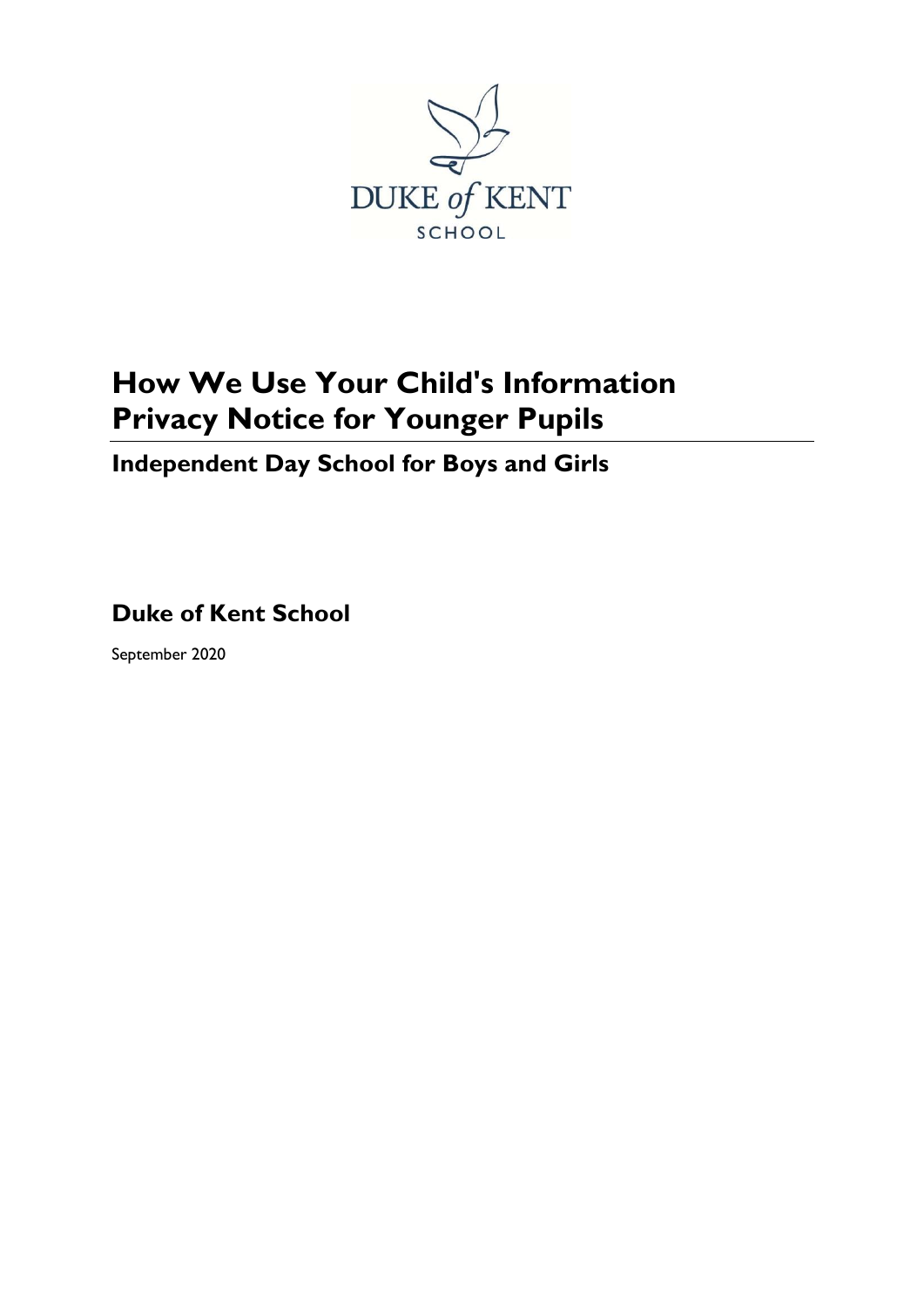#### **Introduction**

This notice is to help you understand **how** and **why** we collect your child's personal information and **what** we do with that information. It also explains the decisions that you can make about your child's information.

We are giving you this notice because you are able to exercise your child's data protection rights on their behalf. When your child is older (usually when they reach the age of 12) they will be considered mature enough to exercise their own data protection rights.

If you have any questions about this notice please talk to the Operations Bursar.

# **What is "personal information"?**

Personal information is information that the School holds about your child and which identifies your child.

This includes information such as their date of birth and address as well as things like exam results, medical details and behaviour records. CCTV, photos and video recordings of your child are also personal information.

#### **Our legal bases for using your child's information**

This section contains information about the legal basis that we are relying on when handling your child's information.

The two tables below contain a general description of the different legal bases but we have also used a colour code system so that you can see which bases we are relying on for each of the purposes described at paragraphs [1](#page-3-0) to [377](#page-5-0) below.

Legitimate interests ("LI")

This means that the School is using your child's information when this is necessary for the School's legitimate interests or someone else's legitimate interests. We won't rely on this basis when your child's interests and fundamental rights override our legitimate interests. Specifically, the School has a legitimate interest in:

- Providing your child (and other children) with an education and making sure that your child is behaving properly.
- Complying with our agreement with you for your child to be at the School.
- Keeping the school buildings safe.
- Making sure that the School is well managed and that we protect the School's reputation.
- Safeguarding and promoting your child's welfare and the welfare of other children.
- Promoting the objects and interests of the School. This includes fundraising e.g. if we want to raise money to build new buildings and using photographs of your child in promotional material such as on our website and in the prospectus.
- Ensuring that all relevant legal obligations of the School are complied with (for example in relation to inspections).
- Using your child's information in connection with legal disputes.
- Facilitating the efficient operation of the School.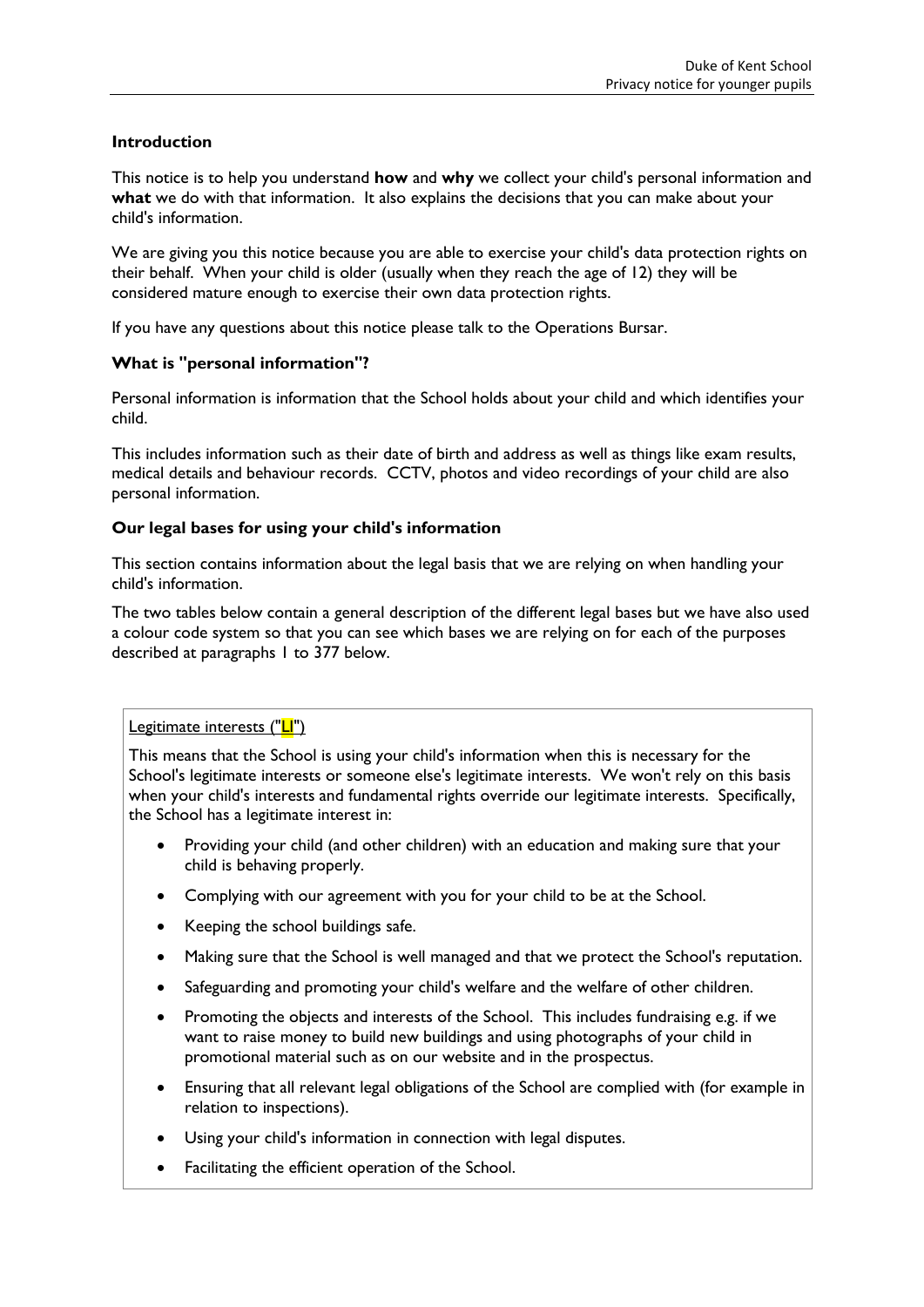In addition your child's personal information may be processed for the legitimate interests of others. For example, we may use information about your child when investigating a complaint made by another pupil.

# Legal obligation ("LO")

Where the School needs to use your child's information in order to comply with a legal obligation, for example to report a concern about your wellbeing to Children's Services. We will also have to disclose your child's information to third parties such as the courts, the local authority or the police where legally obliged to do so.

# Vital interests

In limited circumstances we may use your child's information to protect your child's vital interests or the vital interests of someone else (e.g. if your child or they are seriously hurt).

Performance of a task carried out in the public interest (or carrying out public tasks) ("PI")

This applies where what we are doing is for the benefit of people generally. The following are examples of where this applies:

- providing your child and others with an education;
- safeguarding and promoting your child's welfare and the welfare of other children;
- facilitating the efficient operation of the School; and
- ensuring that we comply with all of our legal obligations.

The School must also comply with an additional condition where it processes special categories of personal information. These special categories include: personal information revealing racial or ethnic origin, political opinions, religious or philosophical beliefs, genetic information, biometric information, health information, and information about sex life or orientation.

# Substantial public interest ("SPI")

The School is allowed to use special categories of personal information where doing so is necessary in the substantial public interest. This is similar to "public interest" in the table above. For example the School will use information about your child's health to look after him / her. We may also use other types of special category personal data about your child to provide them with an education, to look after your child and their classmates or when the School is inspected.

Employment and social protection and social security law ("ESP")

There will be times when the School needs to use your child's information because we are an employer. Also the School will use your child's information to comply with social protection law (e.g. to look after your child) and social security laws. Social protection law is concerned with preventing, managing, and overcoming situations that adversely affect people's wellbeing.

# Vital interests

In limited circumstances we may use your child's information to protect your child's vital interests or the vital interests of someone else (e.g. if your child or they are seriously hurt).

# Legal claims ("LC")

The processing is necessary for the establishment, exercise or defence of legal claims. This allows us to share information with our legal advisors and insurers. This applies whenever sharing special category data is necessary in relation to legal claims.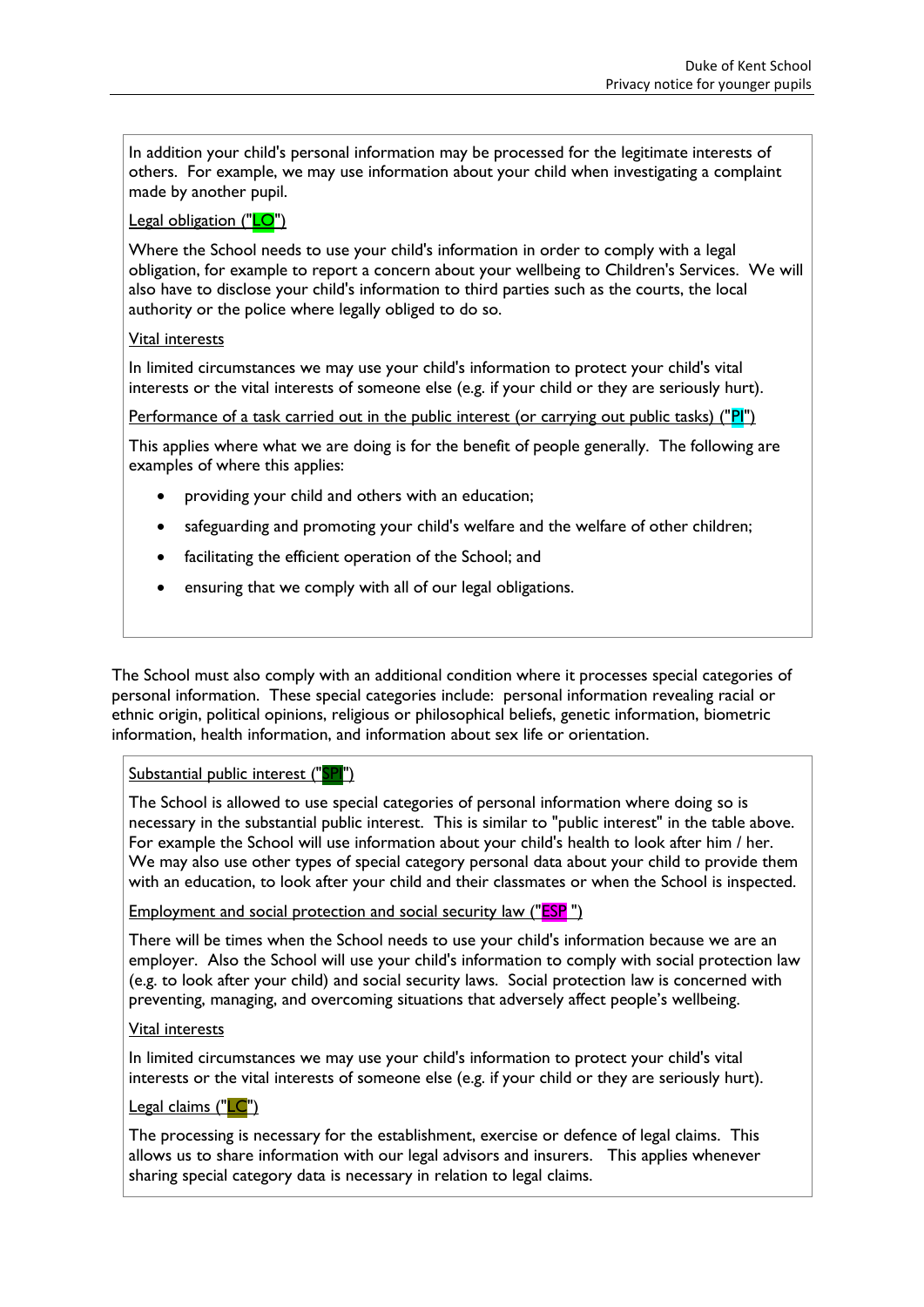Medical purposes ("MP")

This includes medical treatment and the management of healthcare services.

#### **How and why does the School collect and use your child's personal information?**

We set out below different ways in which we use personal information and where this personal information comes from. The letters highlighted in different colours refer to the legal bases we are relying on. Please see the section above for an explanation.

- <span id="page-3-0"></span>1. Our primary reason for using your child's information is to provide your child with an education - LI, PI, SPI.
- 2. The School will also use your child's personal information to safeguard and promote your child's welfare and the welfare of others (for example, so that we can look after your child if they are hurt) - LI, PI, SPI, ESP, MP.

The admissions forms which you complete give us personal information about your child. We get information from your child, his / her teachers and other pupils. Your child's old school also gives us information about how well your child did and any difficulties they had if we need this information to teach and care for them.

Sometimes we get information from your child's doctor and other professionals where we need this to look after your child.

- 3. We will use information about your child during the admissions process e.g. when marking entrance exams and considering any information provided on the registration form. We may let your child's previous school know if they have been offered a place at the School - LI, PI, SPI.
- 4. We need to tell all appropriate members of staff if your child has a health issue  $LI$ ,  $PI$ ,  $SPI$ .
- 5. We will tell your child's teachers if he or she has special educational needs or requires extra help with some tasks - LI, PI,
- 6. We will need to share information about your child (e.g. about their health and wellbeing) with the School nurse or counsellor] - LI, PI, SPI, ESP, MP.
- 7. If we have information that your child suffers from an allergy we will use this information so that we can look after your child -  $LI$ ,  $PI$ ,  $SI$ ,  $VI$ , MP.
- 8. If we have information that your child suffers from a disability we will use information about that disability to provide support -  $LI$ ,  $PI$ ,  $SPI$ ,  $ESP$  and in certain circumstances, MP.
- 9. Where appropriate, the School will have information about your religious beliefs and practices. For example, if your child does not eat certain foods -  $LI$ ,  $PI$ ,  $I$
- 10. We use CCTV to make sure the School site is safe. CCTV is not used in private areas such as changing rooms - LI, PI, SPI
- 11. We record your child's attendance and if he or she has time away from the School we record the reason(s) why -  $LI$ ,  $PI$ , SPI.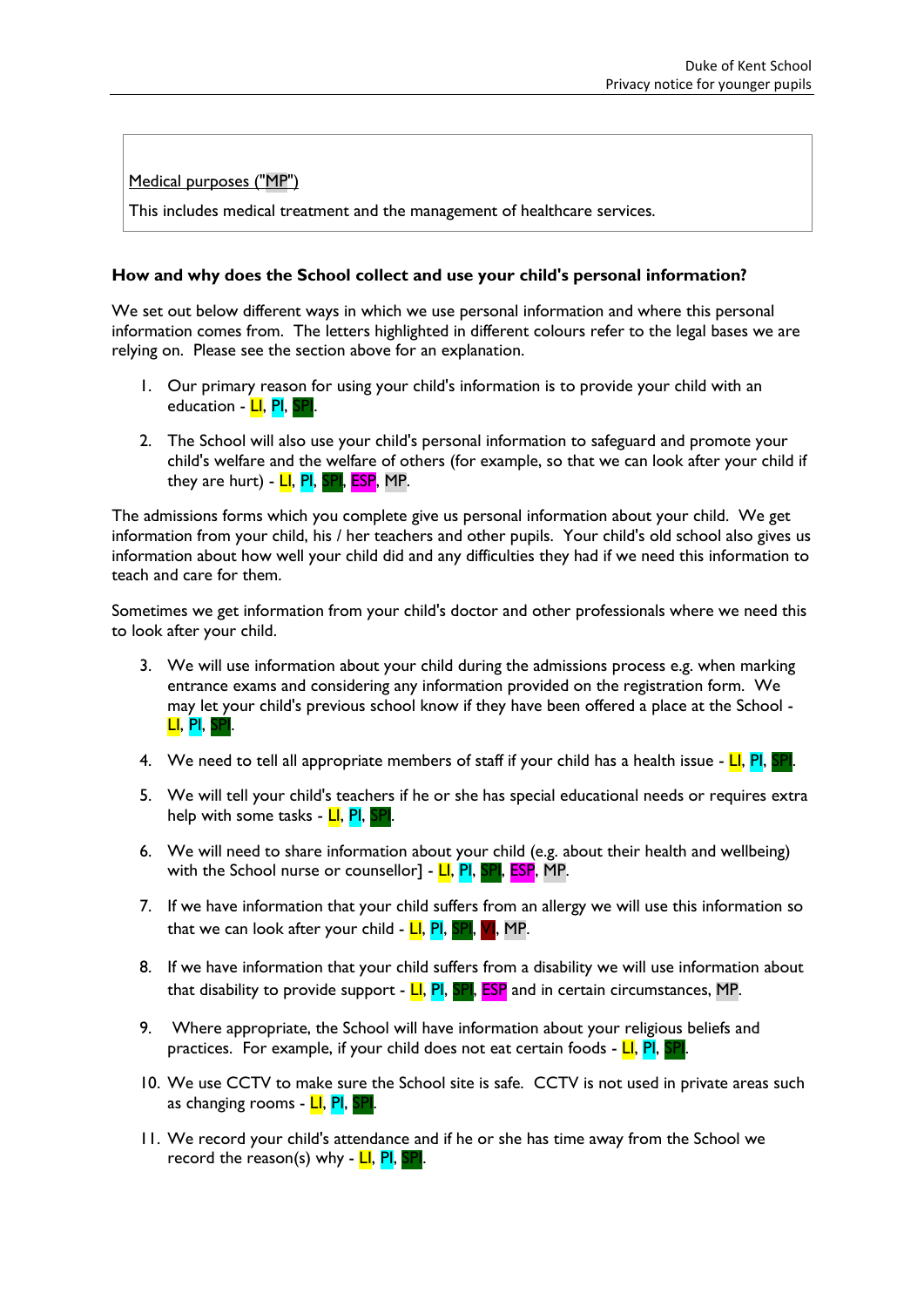- 12. We will need to report some of your child's information to the government (e.g. the Department for Education). We will need to tell the local authority that your child attends the School, if your child leaves the School or let them know if we have any concerns about your child's welfare - **LI, LO, PI, SPI, ESP.**
- 13. We may need to share information about your child with the Health and Safety Executive (a government organisation) if there is a health and safety issue at the School  $-LI$ ,  $LO$ ,
- 14. The School is a charity which means that in exceptional circumstances we may need to share your child's information with the Charity Commission e.g. in the event of a serious incident - LI, LO, PI, SPI.
- 15. When we are inspected by the Independent Schools Inspectorate / Ofsted we will have to make your child's information available to the inspectors to assist them with their inspection - LI, LO, PI, SPI.
- 16. If the School receives a complaint or grievance which involves your child we will need to use their information to deal with this appropriately. For example, if you make a complaint or if another parent complains about an issue which involves your child  $\overline{\mathsf{L}}$ , PI, SPI
- 17. The School may share information about your child with the local authority for the purpose of the preparation, implementation and / or review of your child's Statement of Special Educational Needs or Education Health and Care Plan - LI, PI, LO.
- 18. We are legally required to provide the Department for Education with certain information about your child. Some of this information will be stored on the National Pupil Database. Organisations can request information from the National Pupil Database which includes information about your child. But they are only allowed to do this for limited purposes and they must be very careful about how they use your child's information. More information can be found here - [https://www.gov.uk/government/publications/national-pupil-database](https://www.gov.uk/government/publications/national-pupil-database-user-guide-and-supporting-information)[user-guide-and-supporting-information](https://www.gov.uk/government/publications/national-pupil-database-user-guide-and-supporting-information) - LO,
- 19. We will need information about any court orders or criminal petitions which relate to your child. This is so that we can safeguard your child's welfare and wellbeing and the other pupils at the School - LI, PI, SPI.
- 20. If your child is from another country we have to make sure that they have the right to study in the UK. Sometimes the government will ask us to provide information as part of our reporting requirements. - LI, LO, PI, SPI
- 21. Depending on where your child will go when they leave us we will provide their information to other schools and colleges. For example, we will share information about your child's exam results and provide references - LI, PI, SPI
- 22. If your child has a safeguarding file, we are legally required to pass this file to their next school - <mark>LI, LO, PI, SPI</mark>, ESP.
- 23. If your child takes public examinations we will need to share information about them with examination boards. For example, if your child requires extra time in exams - LI, PI, SPI.
- 24. We may need to share information with the police or our legal advisers if something goes wrong or to help with an enquiry. For example, if one of your child's classmates is injured at School or if there is a burglary - LI, LO, PI, SPI, LC.
- 25. We use consultants, experts and other advisors to assist the School in fulfilling its obligations and to help run the School properly. We will share your child's information with them if this is relevant to their work - LI, PI, SPI.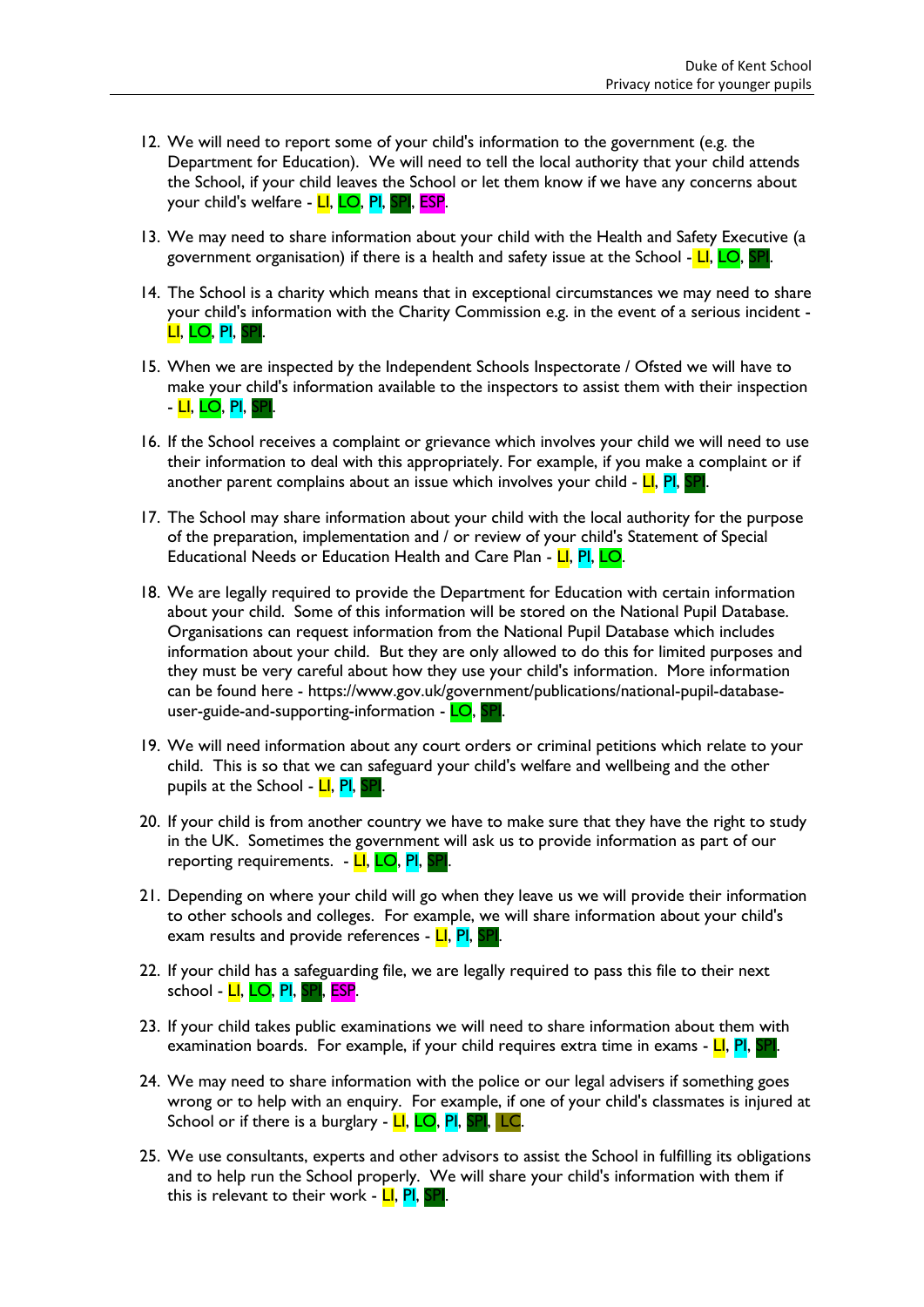- 26. If your child has misbehaved in a serious way, we may need to share information with the police and we may need to use information about the action taken by the police  $\overline{\mathsf{L}}$   $\overline{\mathsf{L}}$   $\overline{\mathsf{L}}$   $\overline{\mathsf{C}}$   $\overline{\mathsf{P}}$   $\overline{\mathsf{R}}$ l. esp.
- 27. We may share some information with our insurance company to make sure that we have the insurance cover that we need  $\text{-}$  LI, PI, SPI, LC.
- 28. If you have appointed an agent to act on your behalf during the admissions process, then we may share information about your child with them. For example, we may send them the acceptance letter so that they can pass this on to you- $LI$ .
- 29. We will share your child's academic and (where fair) their behaviour records with you or their education guardian so you can support their schooling - LI, PI, SPI.
- 30. We will monitor your child's use of email, the internet and mobile electronic devices e.g. iPads. This is to check that your child is not misbehaving when using this technology or putting themselves at risk of harm. If you would like more information about this you can read the acceptable use of IT/IPad and email policy or speak to your child's Form Teacher - LI, PI, SPI.
- 31. We may use photographs or videos of your child for the School's website and social media sites or prospectus to show prospective pupils what we do here and to advertise the School. We will continue to use these photographs and videos after your child has left the School - LI, PI.
- 32. Sometimes we use photographs and videos for teaching purposes, for example, to record a drama lesson - <mark>Ll</mark>.

If you have any concerns about us using photographs or videos of your child please speak to your child's Form Teacher.

- 33. We publish our public exam results, sports fixtures and other news on the website and put articles and photographs in the local news to tell people about what we have been doing  $\sim$  LI.
- 34. We will keep details of your child's address when they leave so we can find out how they are getting on. - LI.
- 35. The School must make sure that our computer network is working well and is secure. This may involve information about your child, for example, our anti-virus software might scan files containing information about your child -  $L$ .
- 36. From time to time, we may use a third party to provide activities such as an external sports coach. We may share your child's information with them, for example, to tell them what sports they are good at- LI, PI.
- <span id="page-5-0"></span>37. We can keep information about your child for a very long time or even indefinitely if we need this for historical, research or statistical purposes. For example, if we consider the information might be useful if someone wanted to write a book about the School -  $L$ .

We will only share your child's information with other people and organisations when we have a good reason to do so. In exceptional circumstances we may need to share it more widely than we would normally.

We sometimes use contractors to handle personal information on our behalf. The following are examples: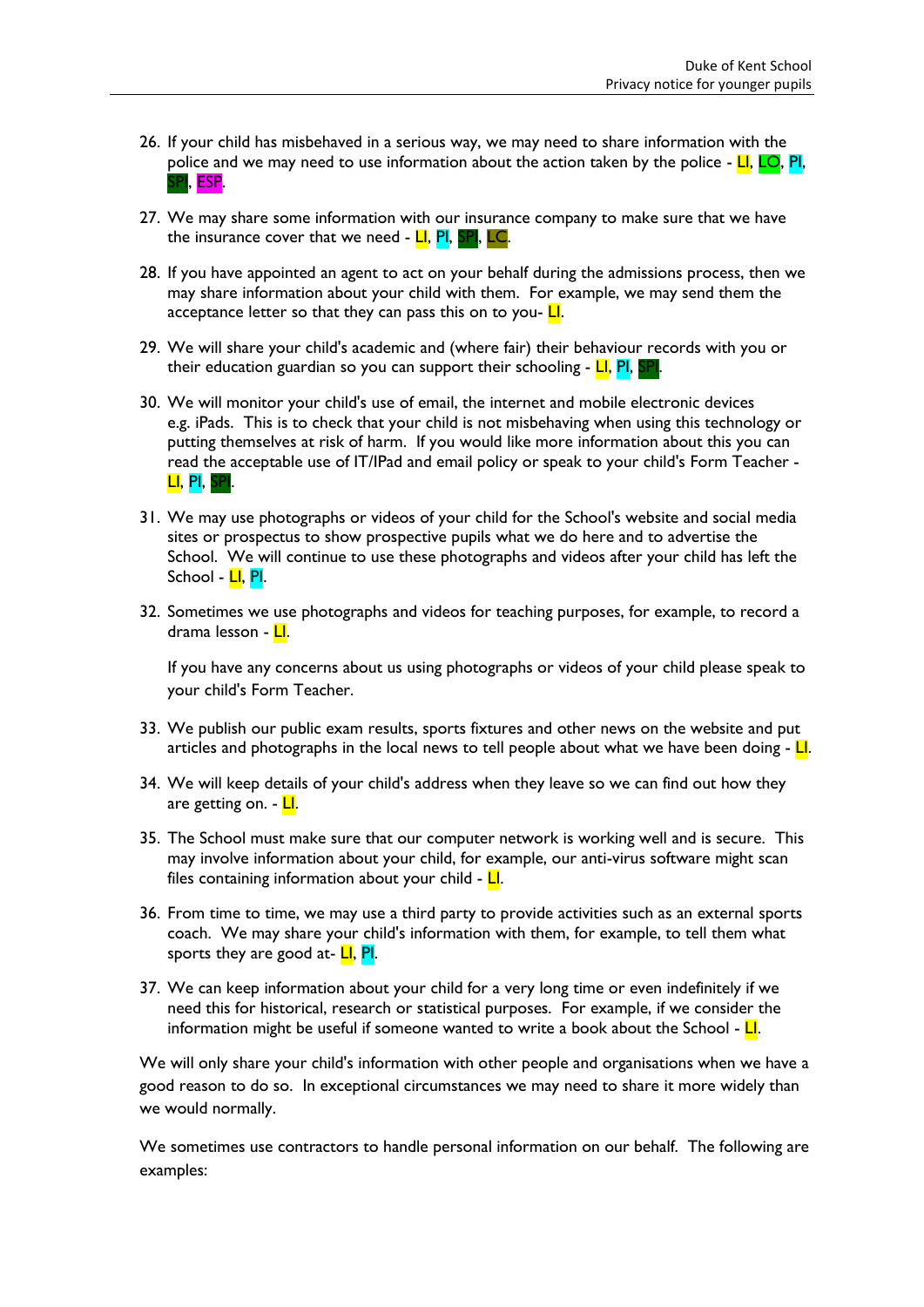- IT consultants who might access information about your child when checking the security of our IT network; and
- we use third party "cloud computing" services to store some information rather than the information being stored on hard drives located on the School site.

If you have any questions about the above, please speak to your child's Form Teacher.

#### **Criminal offence information**

In exceptional circumstances, we may use information about criminal convictions or offences. We will only do this where the law allows us to. This will usually be where such processing is necessary to carry out our obligations, to exercise our rights or to look after our pupils.

#### **More than one basis**

As you will see from the information above, in some cases we will rely on more than one basis for a particular use of your child's information. In addition, we may move from one of the legal bases listed above to another as circumstances change. For example, as a safeguarding matter becomes more serious, we may start to rely on "legal obligation" to share personal information with the local authority in addition to the other legal bases which are noted for safeguarding purposes.

#### **Consent**

We may ask for your consent to use your child's information in certain ways as an alternative to relying on any of the bases in the table above. For example, we may ask for your consent before taking or using some photographs and videos if the photograph or video is more intrusive and we cannot rely on legitimate interests. If we ask for your consent to use your child's personal information you can take back this consent at any time.

Any use of your child's information before you withdraw your consent remains valid. Please speak to your child's Form Teacher if you would like to withdraw any consent given.

#### **Sending information to other countries**

We may send your child's information to countries which do not have the same level of protection for personal information as there is in the UK. For example, we may store your child's information on cloud computer storage based overseas.

The European Commission has produced a list of countries which have adequate data protection rules. The list can be found here: https://ec.europa.eu/info/law/law-topic/data-protection/datatransfers-outside-eu/adequacy-protection-personal-data-non-eu-countries\_en

If the country that we are sending your child's information to is not on the list, or is not a country within the EEA (which means the European Union, Liechtenstein, Norway and Iceland), then it might not have the same level of protection for personal information as there is in the UK.

We will provide you with details about the safeguards which we have in place outside of this privacy notice. If you have any questions about the safeguards that are in place please contact the Operations Bursar.

#### **For how long do we keep your child's information?**

We keep your child's information for as long as we need to in order to educate and look after them. We will keep certain information after your child has left the School, for example, so that we can find out what happened if you make a complaint.

In exceptional circumstances we may keep your child's information for a longer time than usual, but we would only do so if we had a good reason and only if we are allowed to do so under data protection law.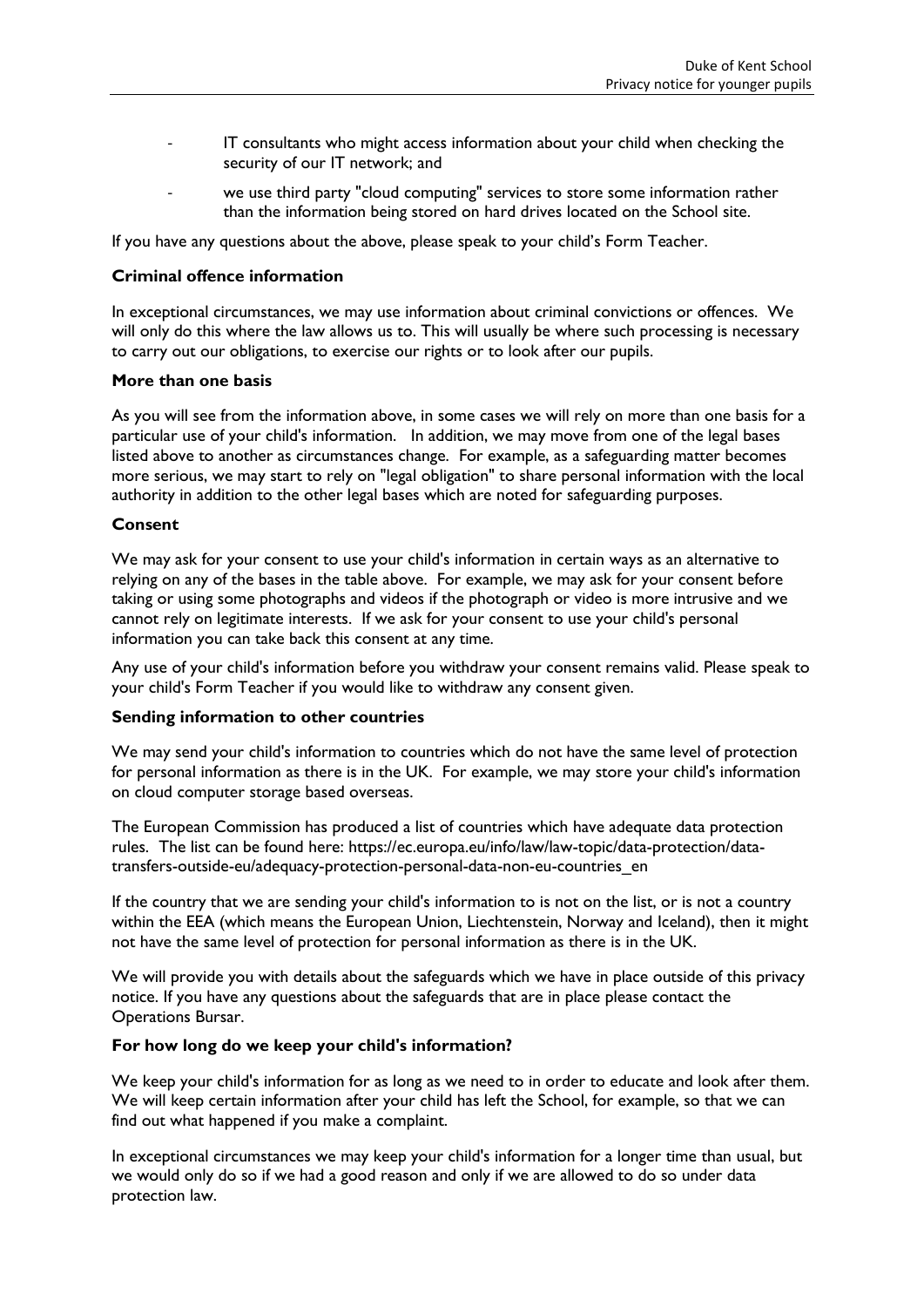Please see our Information and Records Retention Policy for more detailed information. This can be found on our website here http://www.dukeofkentschool.org.uk/about-duke-of-kent/schoolinformation-and-policies

#### **What decisions can you make about your child's information?**

From May 2018 you will be able to make various decisions about your child's information. Some of these are new rights whilst others build on your child's existing rights. Your child's rights are as follows:

- **Rectification**: if information held by the School about your child is incorrect you can ask us to correct it.
- **Access**: you can also ask what information we hold about your child and be provided with a copy. This is commonly known as making a subject access request. We will also give you extra information, such as why we use this information about your child, where it came from and what types of people we have sent it to.
- **•** Deletion: you can ask us to delete the information that we hold about your child in certain circumstances. For example, where we no longer need the information.
- **Portability**: you can request the transfer of your child's information to you or to a third party in a format that can be read by computer in certain circumstances.
- **Restriction**: our use of information about your child may be restricted to simply storing it in some cases. For example, if you tell us that the information is inaccurate we can only use it for limited purposes while we check its accuracy.
- **Object:** you may object to us using your child's information where:
	- we are using it for direct marketing purposes (e.g. to send your child the School magazine);
	- the legal basis on which we are relying is either legitimate interests or performance of a task carried out in the public interest. Please see the section "Our legal bases for using your child's information" above;
	- we are using it for historical or scientific research purposes or archiving purposes. For example, we may keep photographs of your class for historical reasons.

The Operations Bursar can give you more information about your child's data protection rights.

#### **Further information and guidance**

This notice is to explain how we look after your child's personal information. The Operations Bursar can answer any questions which you might have.

Please speak to the Operations Bursar if:

- you would like to exercise any of your child's rights listed above; or
- you would like us to update the information we hold about your child; or